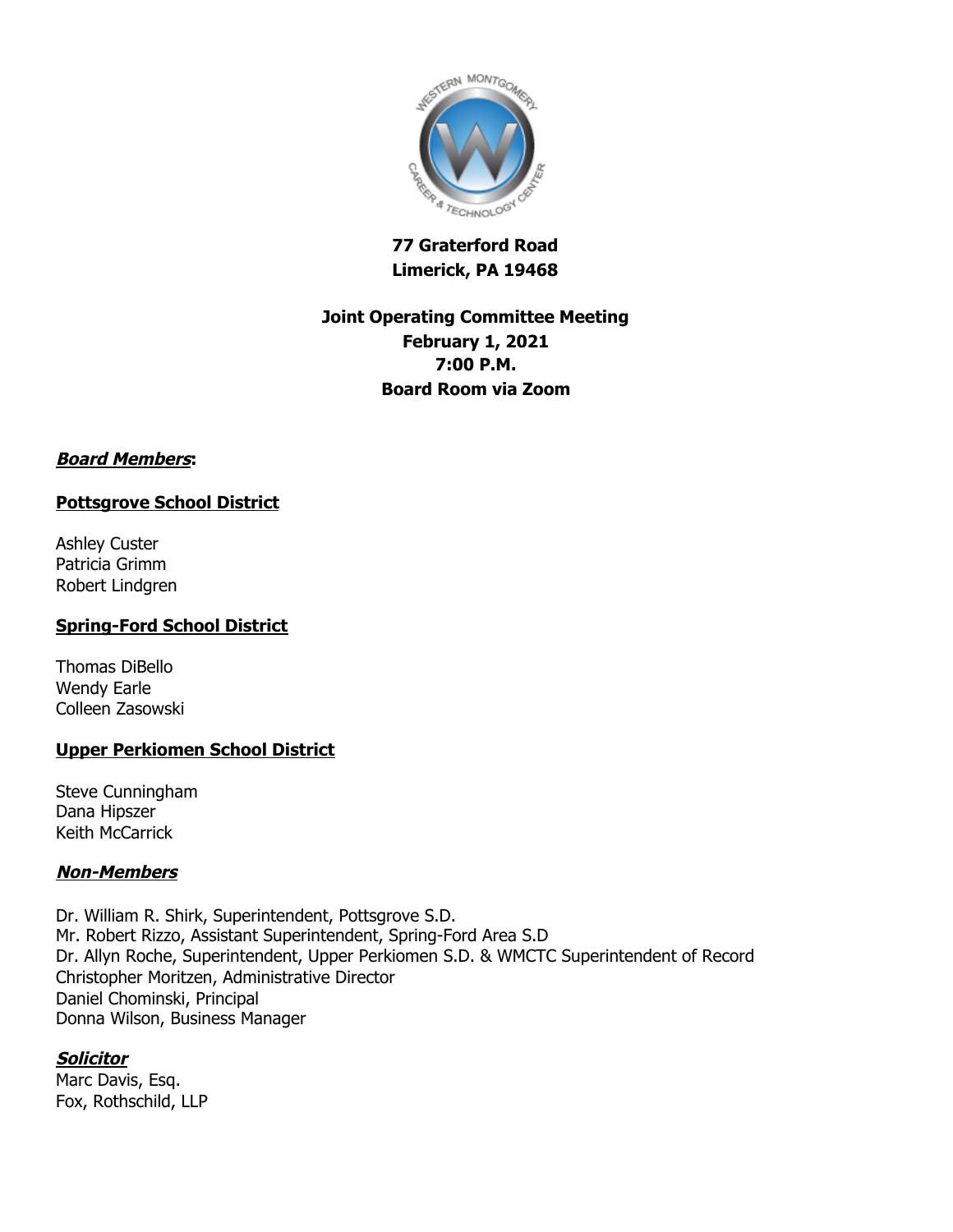# **AGENDA**

# **I. Call to Order**

- A. Pledge of Allegiance
- B. Approval of JOC Minutes of January 4, 2021 Reorganization Meeting **(Appendix A)**
- C. Approval of JOC Minutes of January 4, 2021 Meeting **(Appendix A)**

# **II. Administrative Director Discussion/Information Items**

A. General Update

# **III. Public Comments on Agenda Items**

# **IV. Presentations**

# **V. Committee Reports**

- A. Superintendent of Record's Report Dr. Allyn Roche
- B. Business Manager's Report Mrs. Donna Wilson
- C. Principal's Report Mr. Dan Chominski
- D. Board Secretary's Report Mr. Keith McCarrick
- E. Solicitor's Report Mr. Marc Davis, Esq.

# **VI. Action Agenda**

- A. Personnel:
	- 1. Resignations:

The Administration recommends approving the resignation of Joseph Vecchio, Computer Information Systems Instructor, effective on or before March 31, 2021.

Motion by , seconded by \_\_\_\_\_\_\_\_\_\_\_\_\_\_\_\_\_\_\_\_\_\_\_ to: approve the resignation of Joseph Vecchio as presented.

2. Cosmetology Salon Summer Hours:

The Administration recommends approving the WMCTC Cosmetology Salon to be open during Summer 2021 with limited hours and by appointment only.

Motion by , seconded by \_\_\_\_\_\_\_\_\_\_\_\_\_\_\_\_\_\_\_\_\_\_\_ to: approve the Cosmetology Salon Summer Hours as presented.

3. Winter Automotive Classes:

The Administration recommends approving the following classes:

- Pennsylvania State Inspection exact dates and times TBD
- Pennsylvania Emissions  $2/1$ ,  $2/4$ ,  $2/8$ ,  $2/11$  from 6:00PM 9:00PM